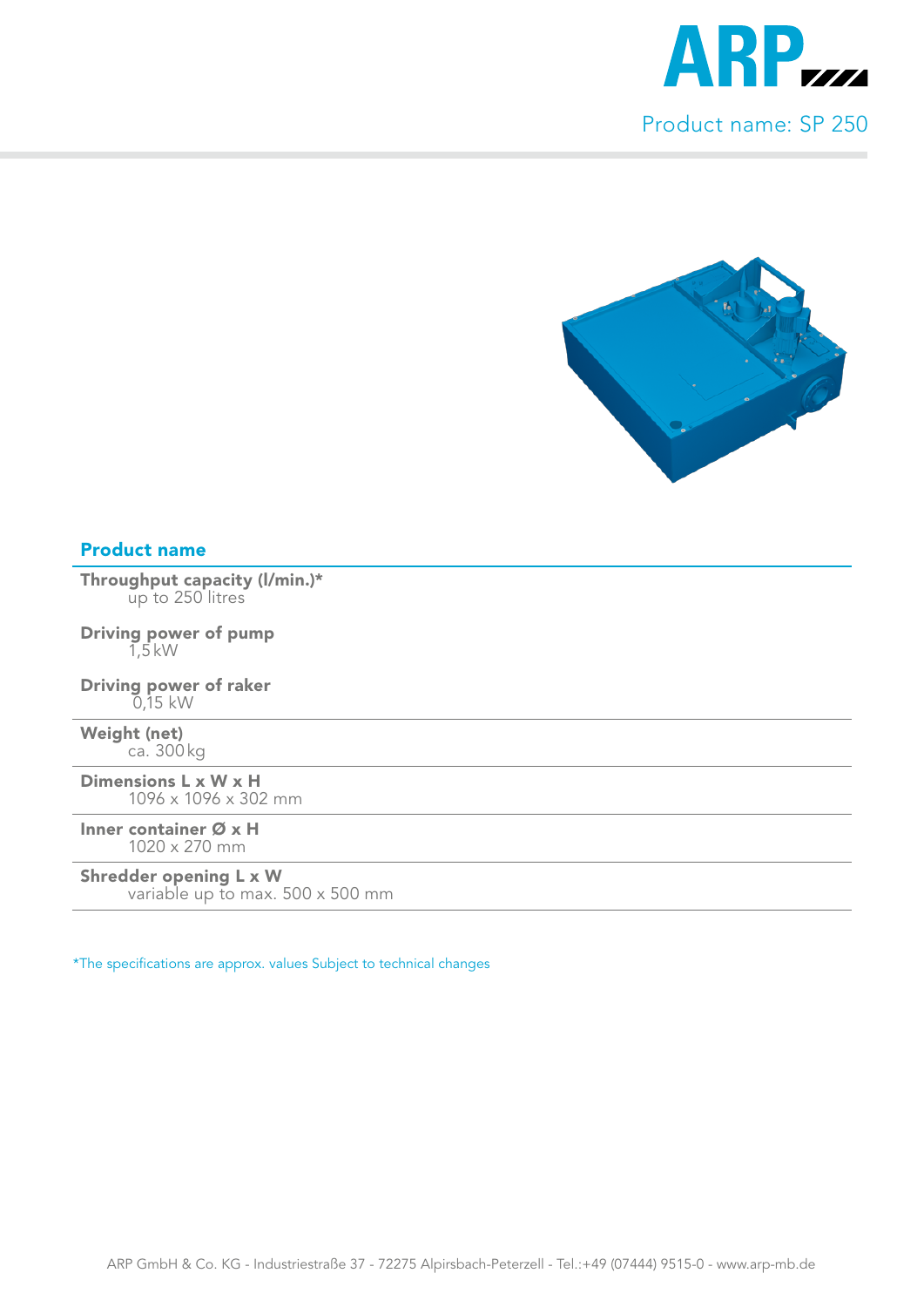

Throughput capacity (l/min.)\* up to approx. 500 litres

Driving power of pump  $4$  kW

Driving power of raker 0,15 kW

Weight (net) ca. 450 kg

Dimensions L x W x H 1436 x 1531 x 301 mm

Inner container Ø x H 1020 x 270 mm

#### Shredder opening L x W

variable up to max. 500 x 500 mm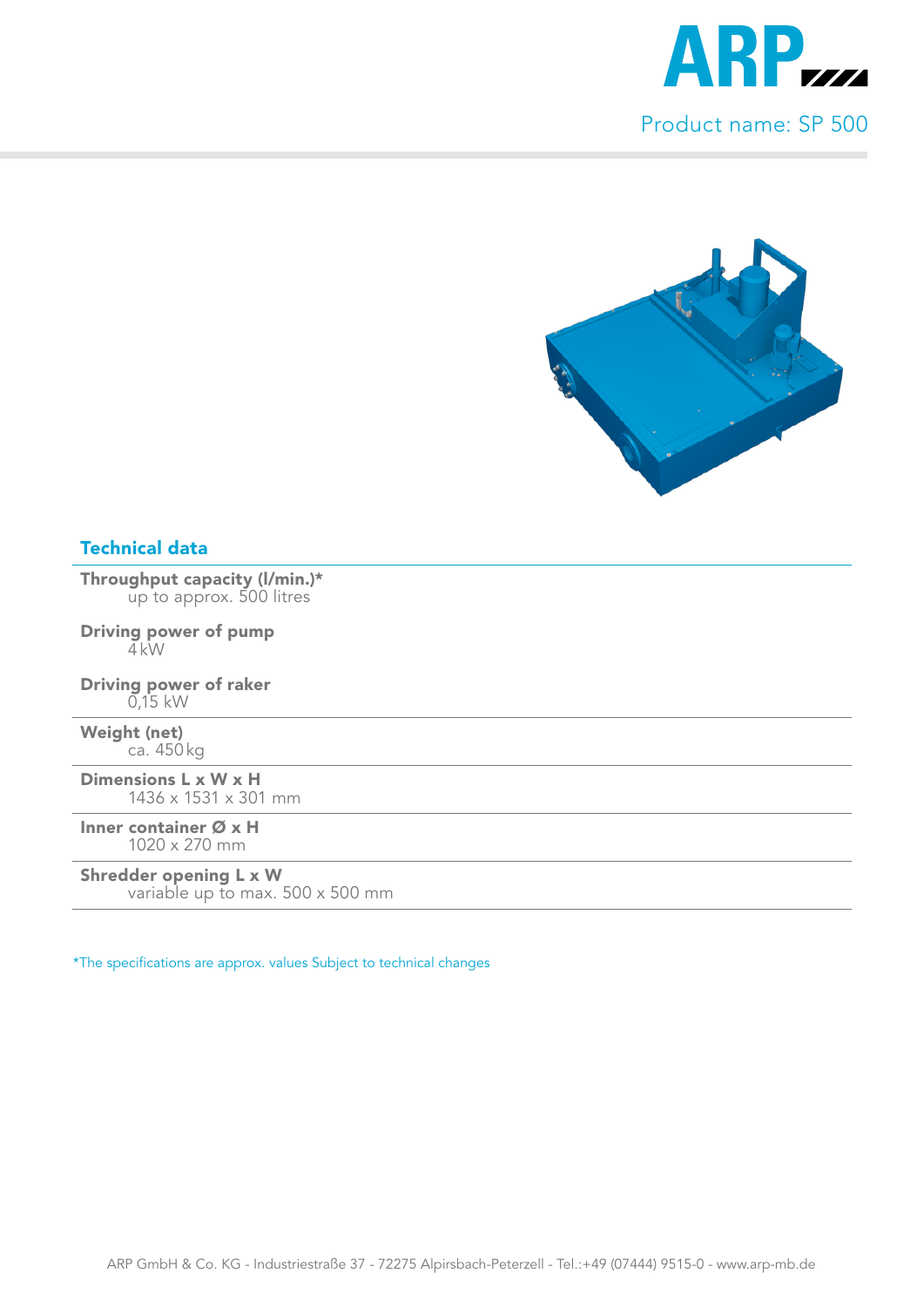

Throughput capacity (l/min.)\* up to approx. 1000 litres

Driving power of pump 5,5 kW

Driving power of raker  $0.15$  kW

Weight (net) ca. 600 kg

Dimensions L x W x H 1440 x 1440 x 625 mm

Inner container Ø x H 1346 x 545 mm

#### Shredder opening L x W

variable up to max. 500 x 500 mm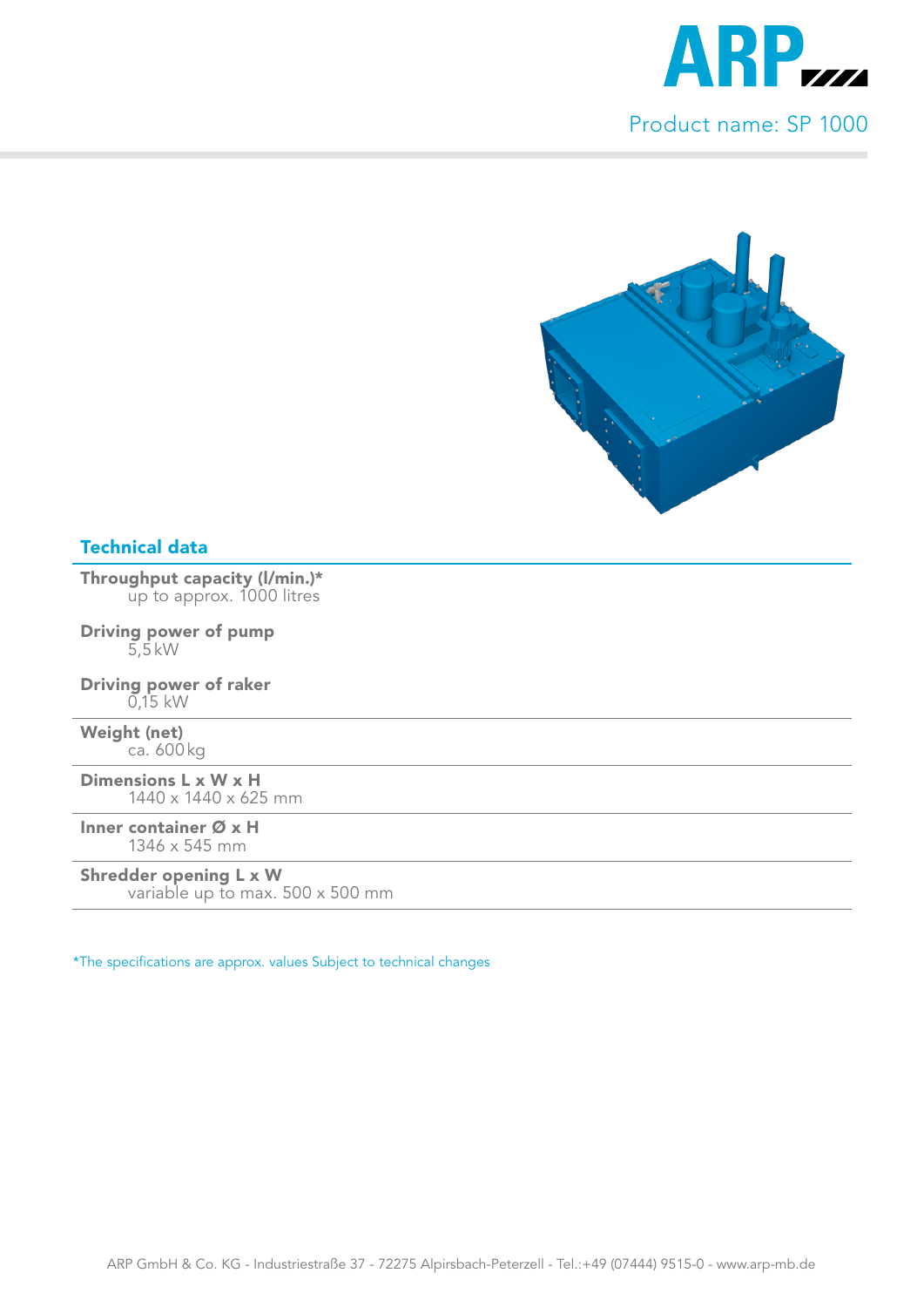

Throughput capacity (l/min.)\* up to approx. 500 litres

Driving power of pump 1,5 kW

Driving power of screw conveyor 0,25 kW

Weight (net) ca. 250 kg

Dimensions L x W x H 1850 x 840 x 900 mm

Container L x W x H 1360 x 800 x 560 mm

#### Shredder opening L x W

variable up to max. 800 x 500 mm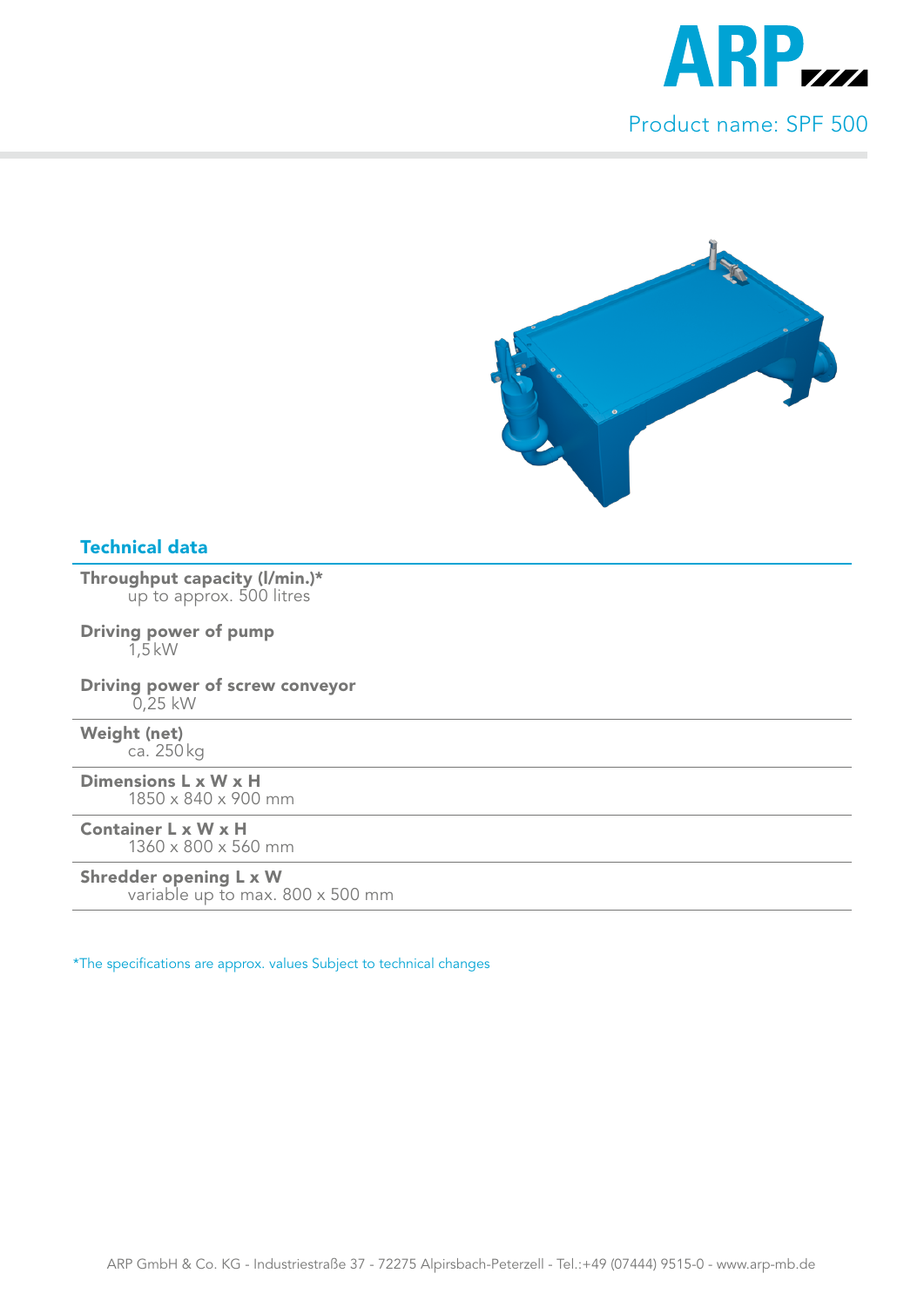

Product name: SPF 600 (low overall height, internal pump)



## Technical data

Throughput capacity (l/min.)\* up to 500 litres

Driving power of pump 2,2 kW

Driving power of screw conveyor 0,25 kW

Weight (net) ca. 260 kg

Dimensions L x W x H 1735 x 810 x 670 mm

Container L x W x H 1490 x 810 x 395 mm

#### Shredder opening L x W

variable up to max. 900 x 400 mm